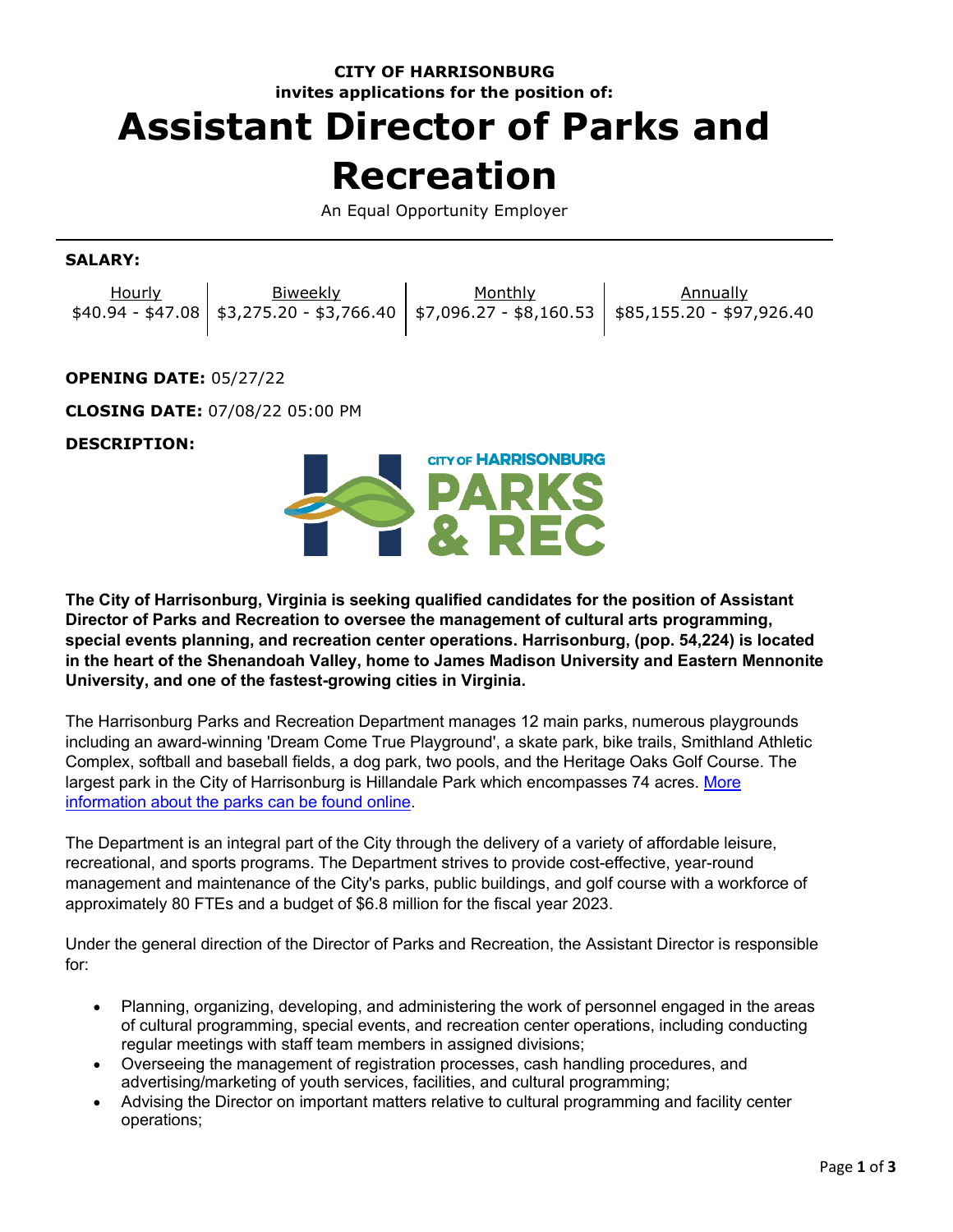- Assisting with the:
	- o Development and fulfillment of the Capital Improvement Program;
	- $\circ$  Development of the operating budget and the monitoring of expenditures;
	- $\circ$  Development of master plans and long-range planning for parks and facilities;
	- o Planning and design of park facilities;
- Identifying and applying for grant opportunities for recreational and cultural programs and amenities;
- Overseeing the design of park and facility brochures, calendars, news releases, and other online and printed materials for the promotion of programs, events, facilities, and the golf course;
- Meeting and interacting with the public, the media, and advertising and/or marketing representatives for the department;
- Responding to citizen inquiries regarding all cultural programming, the need for additional services and programs, and facility operations;
- Collaborating with outside agencies and organizations;
- Preparing and maintaining records and reports related to programming and financial controls;
- Assuming overall supervision of the department during the Director's absence.

The ideal candidate will possess:

- Thorough knowledge of:
	- o Recreation administration;
	- o Recreational, cultural, and special events programming;
	- $\circ$  Facility operations, cash handling procedures, and scheduling and reserving facility space to meet a diverse community population.
- Skills in the:
	- $\circ$  Creation of social and print media for advertising and showcasing amenities and programs;
	- o Development of capital plans and operating budgets;
	- $\circ$  Successful application, attainment, and management of grant funding:
	- $\circ$  Development and delivery of presentations, reports, and information to elected and appointed officials, citizens, stakeholders, and staff team members.

The candidate should also have the ability to:

- Plan and supervise the work of subordinate staff team members;
- Forecast operational needs to finance current and future growth of the department facilities;
- Recognize the human behavior of program participants.

This is a full-time exempt position with benefits and a preferred hiring range of \$40.94 - \$47.08 per hour (equivalent to \$85,155 - \$97,926 annually); however, an exact salary will be dependent upon the selected candidate's qualifications/experience and in compliance with City policy.

#### **Minimum Requirements:**

- Bachelor's degree with coursework in recreation, park administration, or related field and extensive (6 or more years) experience in the administration of recreational programs, personnel leadership, facility operations, special event planning, and marketing/advertising of recreation programs and amenities. An equivalent combination of education and experience may be used to meet this requirement.
- Valid driver's license.
- Designation as a Certified Park and Recreation Professional (CPRP) or Certified Park and Recreation Executive (CPRE) is desired.
- [Click here to view the physical requirements of this position.](https://www.governmentjobs.com/careers/harrisonburg/classspecs/1012167?keywords=5215&pagetype=classSpecifications)